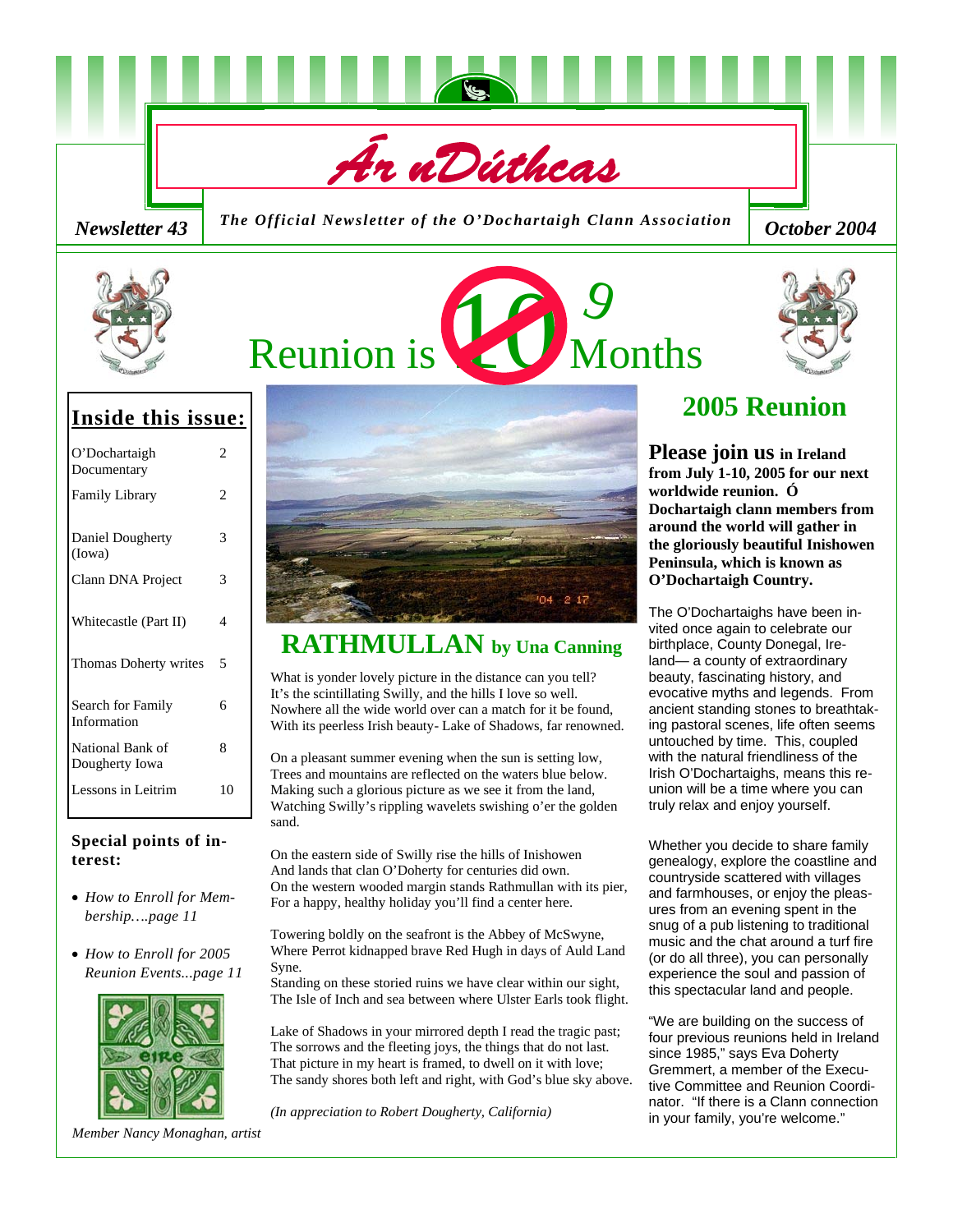# An Update on the O'Dochartaigh Documentary Film

To the O'Dochartaigh Family Members,

During the last few days of August, and the following ten days spilling into September, I was touring Ireland's beautiful coast and small towns. I was with my brother and our mother; the truest Doherty out of the three of us. To fill you in; my brother and I operate a production company in our home town of Toronto, Canada where we produce movies, television and other media related projects. Our latest, and not to mention, most daunting project yet is that of the "O'Dochartiagh Documentary." An entertaining "whirlwind lecture"; which includes a healthy balance of fact, beauty, legend and passion on Ireland's oldest and most prestigious clan.

There were only few lingering problems; one,

my mother was the last living Doherty in the family, which puts a considerable

connec- tions. Two, the strings on an Irish before. That being

damper on our historical our budget was as tight as harp. And  $\bullet$   $\bullet$  three, we had never even **been** been to Ireland said; those two weeks of  $filming in$  Ireland would not have ven been fea-

sible if not for Patrick Doherty and his son Cameron. With their assistance we were able to acquire some breathtaking and brilliantly informational footage. Pat set up meetings with some great Dohertys around the Buncrana area including: Dennis Doherty who took us to the Grianan of Aliach

and up to Burt Castle. Seriose Doherty who accompanied us for an entire day through Inch Island, Dough Island and all the way up to Malin Head regaling us with history lessons and Gaelic stories. Rosaleen Doherty; owner and operator of

Crana Knits and Ronnie Doherty; a retired solicitor who also is the key holder for the Doherty Keep.

We have more then ten hours of preliminary footage and we are now entering the process of sorting through it and editing it down. We will be sure to include updates in every future newsletter and with the 'luck of the Irish' on our side; debut the Documentary at the 2005 Clan Reunion.

Thank you for all your help and support, Jeff Campagna (O'Doherty)

# The O'Dochartaigh Clann Association Library

*Announcement by Cameron Dougherty* 

**Robert Dougherty** of Hidden Meadows, California would like to help the Association by compiling a list of books, and by collecting books, on our family or that indirectly pertain to our family history. Robert - a very motivated individual can be reached at robertdougherty@hotmail.com.

Please contact Robert directly with suggestions for books that you would like to donate, or feel that we should purchase for our Clan Library or listed (and described briefly) in our Clan Association Library Index. Robert will review many of these books for our Newsletter and encourage our members to obtain and read the best of them.

Robert has defined the following classifications of books for our Clan Library: 1- Existing historical books about our Clann, including books on its pre-history, origins and ancient history 2- Books dealing mainly with genealogy information, but including history about the Clan, individual families or recent re-

gional histories on our families. 3- Maps of our Clan origins, geographical movement of early Clan members and development of our Clan

4- Historical accounts of the homeland area of the O'Dochartaighs up to the present time 5- Narratives about people from our homeland area - whether on "Dohertys" or non-Dohertys

Robert Dougherty is not just interested in books. He also wants to collect pamphlets, newspaper and magazine articles. (PBS videos of early Irish migra- tions

might also provide some interesting insights.)

With your help, Bob will be able to collect a comprehensive compilation of materials that will provide facts,



*"We look forward to the wonderful information that Robert and Paul are preparing for our members."*

figures, articles and reviews to help us all explore and learn more about our family and the many family groups around the world that make up our Clan-at-large.

So let's search our libraries, as well as the Internet and other potential resources. Let's keep our eyes open for materials that expand our knowledge about our "roots" and let Bob know about each one that you find.

**Paul Dougherty** has also volunteered to keep lists of Internet websites related to our Clan's history and genealogy. We may follow Robert's classificatioins to describe links that we have found and that we are currently investigating. More on this in our next newsletter. We just wanted you to know that this is a different area that is also being developed, but we plan to keep them separate from each other.

We will all enjoy the fruits of these efforts. I look forward to the wonderful information that Robert and Paul will be able to impart to our members. It will help us, and future generations, grasp the totality of the O'Dochartaigh legacy.

**ANNOUNCEMENT**: The Reunion Committee asks that all who receive this reunion information send it on to friends and family – wherever they may be. Please use e-mail, telephone, snail mail and word-of-mouth to get the word out. Those who wish to attend need not be members of the O'Dochartaigh Clann Association, since everyone worldwide is invited to participate. As awareness of the 2005 Clann Reunion grows, attendance will increase dramatically. We are building on this event's twenty years of success. *(go to: www.odochartaigh.org)* 

**REPORT** from the Dougherty Family Reunion held in Red Rock Canyon State Park, Hinton, OK (from Pat & Rita Dougherty): Over 30 relatives from the Dougherty clans of Kelly and Mary, Dr. Ray and Eileen, Patrick and Rita, and Grace and Bill (Newhouse), enjoyed perfect weather (usual for breezy Red Rock Canyon), good food and great games. Thanks to Dr. Ray and Ruth (Dougherty) Heatley for picking up most of the expenses (shelter rent, mailings, supplies). The Stroell family from New York (Pat & Rita clan) helped set up the picnic shelter. Everybody else took the time and energy to show up, bringing gobs of food, fun things to do, and making this year's reunion an outstanding success. Next year's reunion will be Saturday, July 16. (Thanks for the report and (Thanks for the report and the beautiful picture…….the newsletter staff.)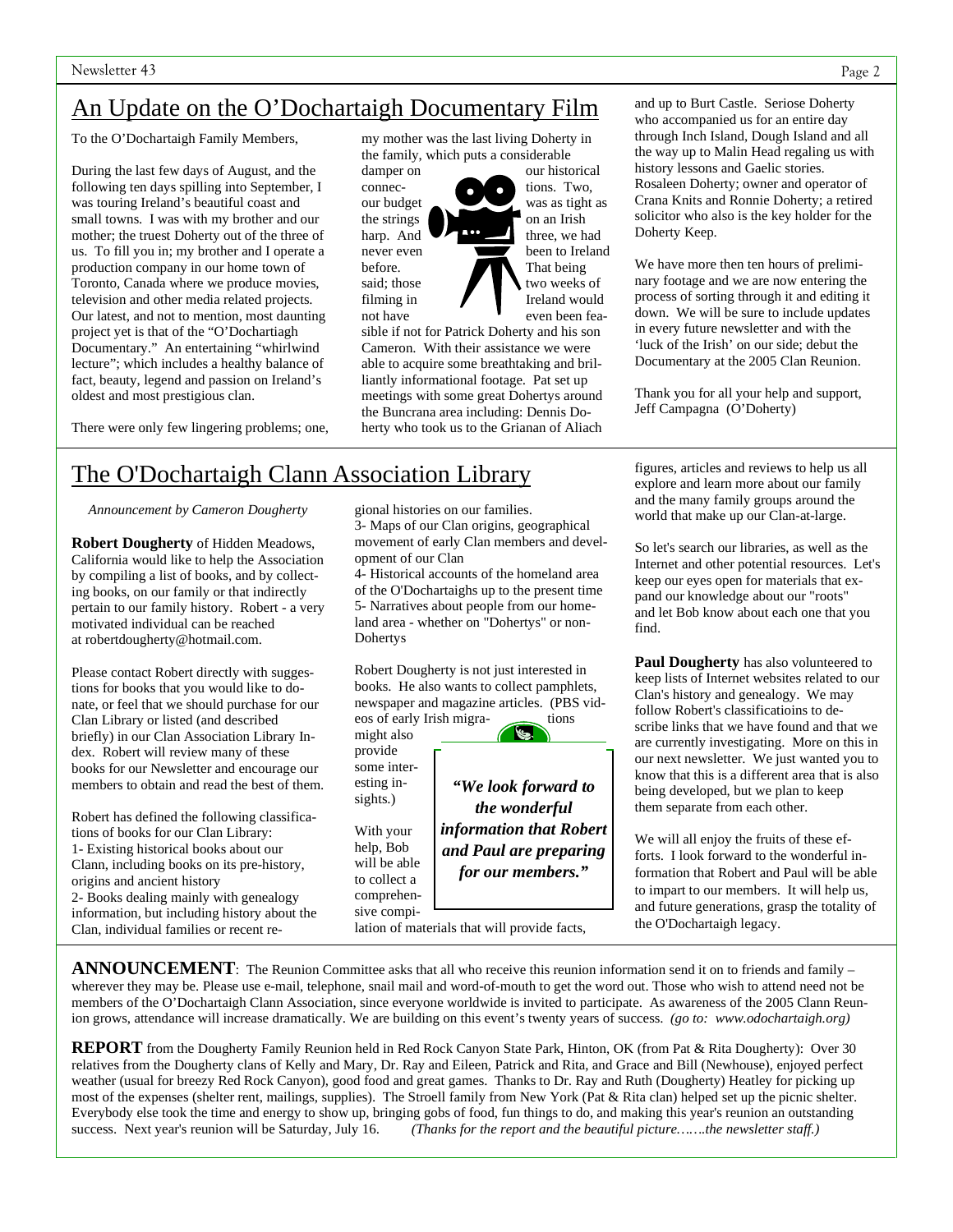# **Daniel Dougherty**

#### **From the History of Franklin & Cerro Gordo Counties, Iowa ("History of Iowa 1883")**

Daniel Dougherty made the first settlement, on section 36, in 1863, upon land he had taken up in 1856. In about a year from the date of his arrival, a fellow countryman, John Humphrey, also came on from Clayton county and bought the west half of the southwest quarter of section 36, where he lived until 1875, at which time he removed to Mason township. Daniel Dougherty, the pioneer settler of Dougherty township born in the county of Donegal, Ireland, Feb. 18, 1829, came and entered the southwest quarter of section 36, township 94, range 19, what is now **Dougherty Township**, and made actual settlement on the same in 1863. He was reared on a farm in his native land, and in 1851 came to America, landed at Philadelphia and spent two years there. He then went to Montgomery Co., Penn., and labored in an iron furnace. In 1856 he visited Cerro Gordo Co., Iowa, and after entering his land, returned and continued work in the furnace as foreman until 1858, when, with his family, he started for Iowa, traveling on the cars to Dunleith, on steam boat to McGregor, Iowa, arriving at their destination after fours days travel. He there located in Giard township, where he rented a farm and later bought forty acres. In 1860 he was elected a member of the board of supervisors of the county, and was re-elected in 1862. In 1863 he resigned that office and came to Cerro Gordo county and settled on his land, being the first settler in Dougherty township. He built a log house and his land near the corner of four counties: Cerro Gordo, Floyd, Franklin and Butler. He took an active interest in the settlement of this section, acting as agent for different parties in selling land in his vicinity. The family occupied their log house until 1869, when he built the house in which he now lives, on the northwest quarter of section 36, and, in 1872, he built a barn 40 X 60 feet. He owns 720 acres of land and has the finest apple orchard in northern Iowa. It contains over 1! ,000 trees. He was married in 1848 to Mary Gallagher, a native of Donegal, Ireland. They have had fifteen children, twelve of whom are living - Hugh, Charles, Patrick, Daniel, James, Mary, John, Margaret, Bernard, Edward and Catharine T. (twins), William and Annie. Three children, William, William N. and Margaret, died in infancy. The oldest son, Hugh, is married and has three children and lives on the southwest quarter of section 25. Charles is married and has three children and lives on the northeast quarter of section 26. Patrick is a lawyer, is married and resides in Mason City. James is married and resides on the southeast quarter of section 26. The rest of the children make their home with the parents. Mary is a teacher in the public schools. Mr. Dougherty is a prominent man and is well-respected. He started poor but has made himself wealthy. He is a life-long democrat, has served Cerro Gordo county as

Newsletter 43 **Example 2** county supervisor two terms, and in 1880, was a 90% certainty. The next level of Page 3 candidate for the democratic ticket for register of the State land office. He represented the State at the Baltimore convention and is still quite prominent in politics. (See another Iowa story on pg..8)

Here is a different writeup, done some years later:

#### **History of Cerro Gordo County, Iowa J.H. Wheeler 1919**

Early Settlement.- Daniel Dougherty, a native of County Donegal, Ireland, made the first settlement in 1863 on section 36, on land that he had entered in 1856. He came here from Clayton county, where he owned a farm, and at once built a log house on his land near the corner of the four counties. Cerro Gordo, Franklin, Floyd and Butler. He took an active interest in the settlement of this section, acting as agent for different parties in selling land in this vicinity. The family occupied this residence until 1869, when they moved out of the log cabin into a commodious residence he had built, on the north bank of the Coldwater on the same section. About fifteen years ago, he, with Mrs. Dougherty, and some of the younger children, moved to Rockwell, but in the event of the Chicago & Northwestern Railway passing through the township and giving the people a station and a market, he moved back again and built a handsome residence in the new town, where he now resides in 1910. The family consists of sixteen children, twelve of whom are living, nine boys and three girls. Rev. E.J. Dougherty, of Mason City being one of the number. In politics Mr. Dougherty has been honored by the people at different times in electing him to office.

*Received this information from one of our historian's, John McLaughlin.* 

#### **John comments:**

*It's surprising how much fascinating family history material lies waiting to be discovered in almost every county history. These often go down to the township level, and give brief histories of the early settlers, often telling exactly where they came from in Ireland. But these county histories are generally only held by libraries within a given state, and often only in a few cities in that state, so you would need volunteers to ransack the libraries in their own locations.*

# **Cutting Edge Genealogy**

We have all heard of DNA evidence being used in criminal trials. A company called FamilyTree DNA has introduced DNA testing to genealogy. While the company does not test to the same degree as would be used in a Court case, it does offer various levels of testing depending on how much you are willing to spend and what degree of certainty you are looking for.

The level of testing is based on the numbers of "markers" identified. The basic test identifies 12 markers. Your markers can then be compared to the markers of others who have been tested. A match of 12 markers indicates that you and the other person are related within 14.5 generations with 50% certainty and within 48 generations with

90% certainty. The next level of testing is a 25 marker test. A match of 25 markers indicates that you and the other person are related within 7 generations with 50% certainty and within 19.5 generations with 90% accuracy. The next level of testing is a 37 marker test. A match of 37 markers indicates that you and the other person are related within 5 generations with 50% certainty and within 16 generations with 90% accuracy. By related, I mean that you and the other person share a common ancestor at that generation.

All three tests are based on the Y chromosome which is the male chromosome and is passed from father to son. They are therefore useful in a clann environment such as ours where we are trying to determine relationships within the "O'Dochartaigh" line. I would question the usefulness of the 12 marker test as it makes the connection back too many generations to be useful for genealogical purposes. However, the 25 and 37 marker tests come within a meaningful range.

It seems that this type of testing would be especially useful for the O'Dochartaigh clann. While the association has done a great job in locating and organizing family data, too much of our history is probably lost forever. Going back any more that 150 years, official records are non-existent. Much of what little information we do have is not documented. DNA testing could confirm much of the undocumented information. In other instances it can confirm that two people are related through a common ancestor within a set number of generations, even if it can not provide the names of the common ancestor.

The cost of the 12 marker test is \$159, the 25 marker test is \$229 and the 37 marker test is \$289. The 12 marker test can be ordered initially and later upgraded to the 25 and/or 37 marker test. The test is simple and painless. The company sends you a kit consisting of two swabs and two sample vials. Eight hours apart, you rub the inside of your cheek with a swab and then place the swab in the test vial. You return the vials to the company and in 4 to 6 weeks depending on the test you order you receive and email with a list of others whose tests match yours. Shortly thereafter, you receive certificates in the mail detailing your test results.

The company has also established a program called Surname Project. This program allows people to set up groups that will then get discounted prices on testing. If at least six people commit to the project, the 12 marker test cost per person is \$99 and the 25 marker test is \$169. The project must have a Group Administrator who is responsible for ordering the kits and downloading the test results to the groups website. We are fortunate that we have a fantastic clan website in existence. Let's use it to share ideas and organize a group of interested people who would like to participate in the Surname Project. - Jim Dougherty

Coordinators: Michael Doherty, Jim Dougherty, Paul Dougherty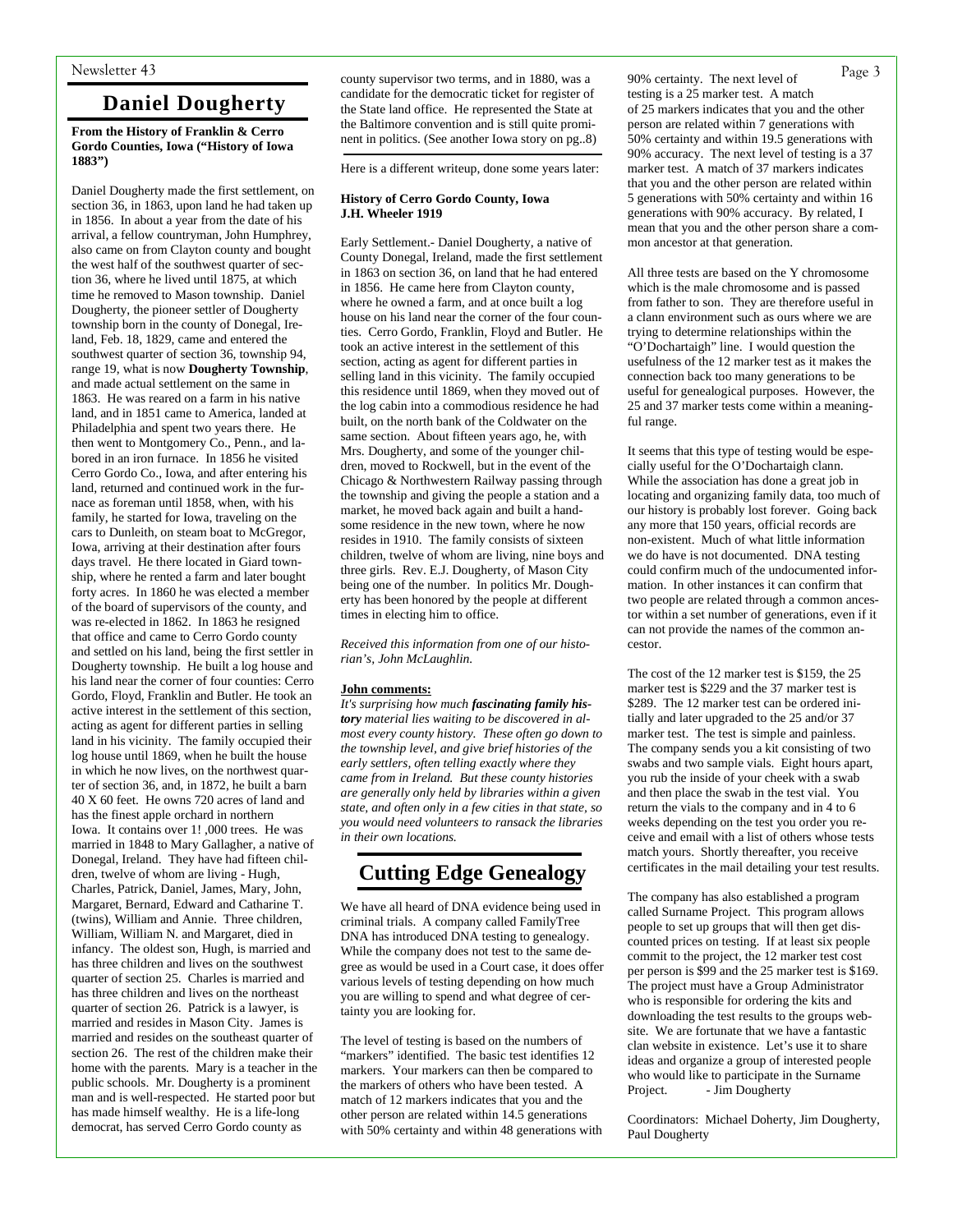# **Whitecastle Quest (Part II)**

## **By Gillian Häkli (Finland)**

To my surprise, I discovered that Joan, too, is a distant cousin (my 3rd cousintwice-removed) and that she and Albert (my third cousin-once-removed) are almost as closely (or distantly) related to each other (they are  $4<sup>th</sup>$  cousins-once-removed) as they are to me. We are all descended from three **Doherty** brothers – Joan from Thomas; Albert and his second cousin Billy from William; and I from John. My hosts were a vast source of information about family, some of it gleaned from a genealogical history compiled by

yet another of my 3rd cousins-once-removed, Brian Ireland, whose mother was born in Whitecastle and who (despite his surname) lives in England. (He will be writing about the history of Whitecastle House for the Newsletter, so it

will become well known to readers.)

I learned how John's widowed mother, Peggy, was turned out of her cottage by the local landlord, George Cary of Whitecastle House, and how John, who was by then living in England, promised that one day the tables would be turned on Mr Cary. John had been employed by the Ordnance Survey when Donegal was being mapped in the 1830s, and had returned to England with the surveyors in 1834. In 1840, he married Elizabeth Blunden, the daughter of a wealthy Kent farmer. He made a big success of farming and was clearly a very shrewd businessman. In the 1860s, he returned to Ireland and acquired the lease of extensive lands (2000 acres) including Whitecastle House, the Carys having meanwhile gone bankrupt. Roles were reversed! John transferred the lease of the house and land that went with it to his nephew, William, son of his eldest brother, also called William.

Mulling over all this new information, I sadly had to take leave of my newfound cousins, as Paddy had a long and difficult drive ahead of him through

blinding sleet back to Inch. As we were leaving, however,

Albert and Joan invited me back to stay. This I did a couple of days later. I now met Edmund, another of Albert's brothers, who lives at Culmore (on the way to Derry) but comes in every day to help run the farm. Of interest is that Edmund's second name is Blunden, the maiden name of John's wife, my greatgrandmother, without whom I would never have found my Whitecastle relatives.

The next day Albert's second cousin, Billy, arrived to show me Whitecastle House, which, as many of you will

> know, is an elegant mansion set amidst great trees on the shores of Lough Foyle. Although over 300 years old, it's in superb condition having been reroofed and refurbished, and over the years lovingly cared for by its occupants,

Billy's sister Joy and mother Elsie. (Sadly, Elsie died in 2001 and Joy is now the sole occupant.) The house is as beautiful inside as it is out, and full of fascinating details such as doors and windows moulded to fit the curving walls, and bedroom doors painted with scenes from Irish folklore.

Billy showed me over the house, covering much the same ground as he did for the Historical Tour in 2000. Afterwards, he took me to his modern home over the road to meet his family. After a huge meal, I returned to Whitecastle House to meet Joy and Elsie, who invited me back

to stay the next day. I then returned to Albert's for my final night in Primrose Villa. In the morning, Albert drove me up into the hills behind his farm to show me roughly where John's home would have been, before his mother was evicted by Cary. Sadly, the exact site of the cottage is not known.

After bidding Albert and Joan a fond farewell, I took up residence in greatgrandfather John's house for one whole night. We were joined by Billy and Joy's brother Ken, who had come from

Derry to meet his new relative. We spent an unforgettable evening sitting round a huge turf fire, delving into Whitecastle history and generally getting to know one another. There is a third brother, George, but he was away at sea on this occasion. When I eventually got to bed, sleep came surprisingly easily in a luxurious bedroom that I liked to think had been where my greatgrandparents had slept. (It wasn't!)

The next day was Sunday and my last day with my new relatives. It was heartbreaking leaving Whitecastle, which was radiant in the early morning sun, but there was still a lot to be done. First, Joy, Elsie and I went to Redcastle graveyard to see the Doherty family graves. Then we drove to Derry, to the Carlisle Road Methodist church, where Joy is organist. This was to be my first Methodist service, but since greatgrandfather was a Methodist, I felt it was none too soon. The church was very impressive, full of rich carvings, and apparently cost so much to build (in the early 1900s) that it left the parish bankrupt. Later that day I met Ken's wife, another Joan Doherty, and also the family of the absent brother, George. By this time, my brain was getting dangerously overheated with all the discoveries I had made and people I had met, and it was almost a relief to return 'home' to the tranquillity of Inch for a couple of days.

My quest was now basically at an end. I'd achieved what I'd set out to do - and far more: I'd learned a whole lot about my great-grandfather and even stayed in his house; I'd met relatives that I hadn't

> known even existed and enjoyed the most welcoming hospitality; I'd been given insight into the warmth of Irish families and made a number of new friends - not least among them, Paddy of Inch. I'd also renewed my acquaintance with a glorious corner of Ireland; and I'd almost learned

how to use genealogy software! As the bus took me back to Dublin, I was glad it was dark; that way I could be alone with my thoughts and relax in the satisfaction of 'mission accomplished'.



*"I took up residence in great-grandfather John's house for one whole night."*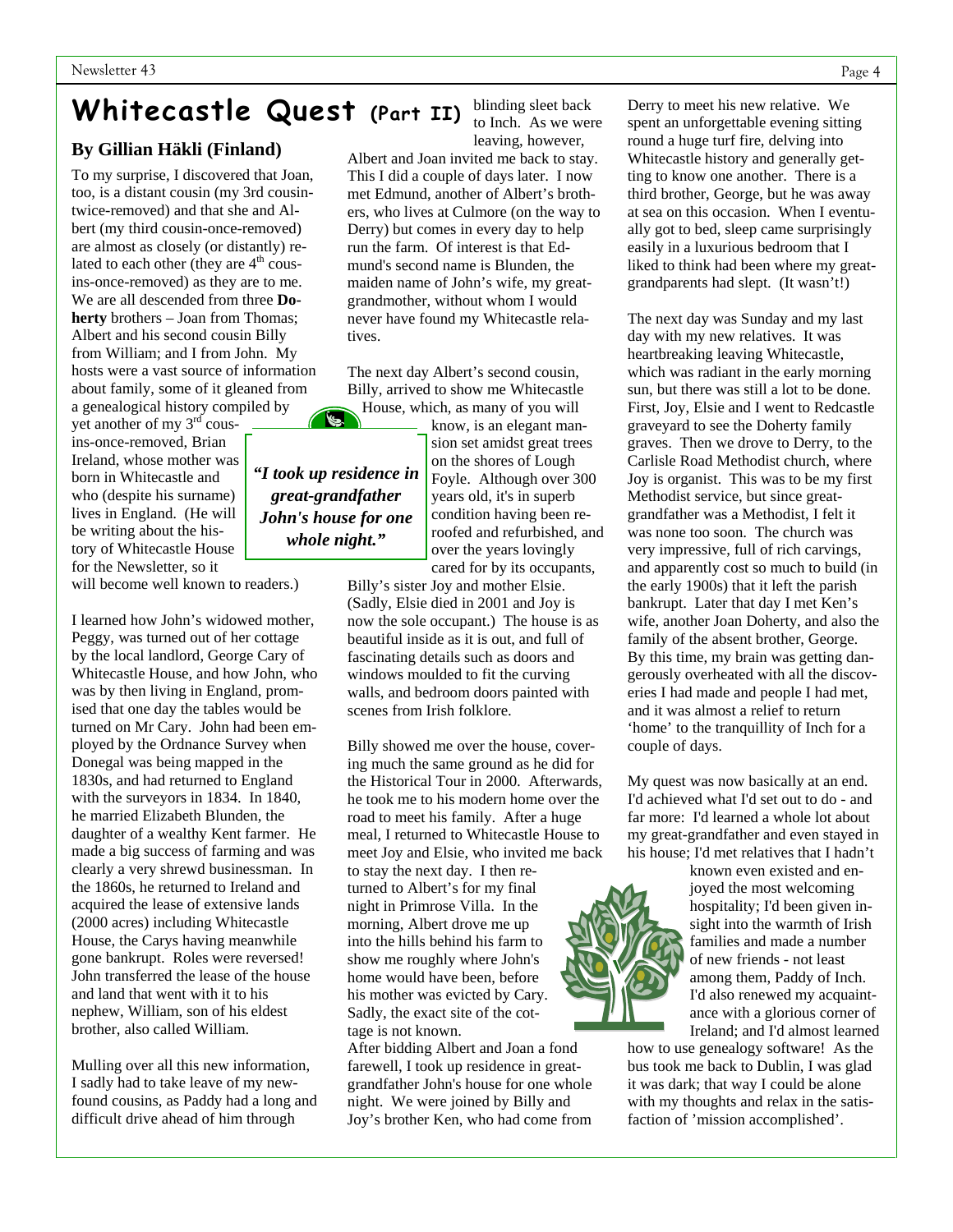# The Sideways Staff and the Demise of Ireland's Royal Tara

**Not too long ago** we had world wide pictures of a very sorry decrepit once big time dictator leader of Iraq called Saddam Hussein being brought out from a hidey hole in the ground and being captured by USA troops on a great display in all the media (although a news agency reported that Kurdish troops had actually found him and then alerted the US forces for the big TV show as they escorted him to custody for a trial. The troops had hunted for him up and down and all around Iraq) I smiled at this when I read it, for I knew of another story of a bigshot personage hiding in a hole in the ground albeit a very old tale.

Also, very sad to say we have the terrorists of Saddam's loyalists capturing innocents and then beheading them, all the while hiding behind masks like the cowards they are. This horrible type of execution was once common to the European nations especially England "off with their heads" said Elizabeth Ist many times, and she topped off Mary Queen of Scots her rival and the true Queen of England. Later the English even lopped one of their Kings – namely Charles Ist when another dictator Oliver Cromwell managed to take over England under a fancy title as "His Majesty The Lord High Protector of England." Ollie wanted to be crowned, he even had coronation regalia made after having King Charlie's stuff melted down, but Ollie got cold feet when word of a possible insurrection by his Roundhead troops against him for high pretensions made him drop then idea. France invented the guillotine for a more humane way beheading. And some counties still behead people even today for crimes

So what has this got to do with Ireland? Well we have a bit of a parallel - one of the great

High Kings of Ireland, King Diarmud (died AD 558) sent his chief herald and sword carriers along with assistants on a circuit of Ireland as was the custom to show the king's peace was being held – but the custom was that the herald and spear carrier seated on horses carried staff and spear sideways, and all doorways entered had to be wide enough to allow unhindered access to castles and mansions of lesser kings and magnates and so on, this was a sign of submission to the king and acknowledgment of kingly authority. Any mansion doorways not wide enough had to be knocked down and rebuilt to allow passage of the herald's staff and the spear. (They were probably about six feet long.) We can assume that most of the doorways and entrances were already plenty wide enough.

*"Acknowledge the High King's peace and authority" demanded the herald. "Tear down the doorway " he ordered, "and rebuild it for the traverse of my staff!"*

Most castle or fortress gates are wide anyway to allow the entry of wheeled vehicles of the day. However the herald came to a newly built mansion of one prince - Aedh Guire – one with a reputation for awkwardness and bad temper, and his new door was not wide enough!

"Acknowledge the High King's peace and authority" demanded the herald "Tear down the doorway " he ordered "And rebuild it for the traverse of my staff!" "I will not" retorted the prince" and forthwith took out his sword and

murdered the herald – a terrible crime on any person but doubly so on the king's representative. Then to compound matter the prince beheaded the herald. Now he had a quadruple crime on his hands, failure to obey the king's authority, striking his representative, killing him, and beheading him. The herald's entourage quickly reported back to the king.

Realising his crime – the prince went on the run, the king's men after him, they chased up and down Ireland and all around, Prince Guire escaped to England seeking refuge but the High King of Ireland's troops caught up with and found him hiding in a hole in the ground! He was taken into custody, and escorted back to Ireland for his punishment. – either death or an impossible to find fine of fifty blue eyed white stallions. But Guire had powerful clerical relatives and friends who interceded on his behalf. The High King was unmoved. The cleric and other high ranking bishops cursed him and Royal Tara for intolerance and being unforgiving. The king ignored them, but The Curse of Tara worked. The next High King of the Ui Niall Dynasty removed the royal residence to Grianan Ailech near Buncrana and Royal Tara fell into ruin. Its foundation near Dublin can be seen today along with its 900 foot long dining hall.

All that the prince had to do was acknowledge the great king as his overlord. Perhaps if Saddam had submitted to the USA President we might not have had a war?

*Source: the translation & writings of Conal MacGeoghagan circa 1627 of the lost Annals of Clonmacnois.*

#### **To all Members,**

 Many leaders and members of the O'Dochartaigh Clann Association would like to honor the contributions of two of our original members and officers who have recently passed away. They were sisters by birth and sisters by spirit in their unswerving dedication and commitment to this organization. Or as they would call it, their extended family.

 Jeanne Dougherty Kitchen passed away last April and her sister Margaret Dougherty Johnson just passed away last month. They were the first organizers and the first to start campaigning for our cause. But more than anything else, they will be remembered as "the voice of the clan". The voice that many early members heard on the phone, read on clan correspondences and saw in the handiwork of the newsletters, yearbooks and clan announcements.

 The work they did on the newsletters is appreciated by many still today. Those newsletters have preserved the history and happenings of our organization dating back to February 1982. They organized, gathered interesting family stories, compiled, printed and distributed thousands of newsletters.

 How can we express our gratitude? We struggle with the right words. So I will look beyond words to express my gratitude. For to me these two ladies were not Jeanne and Margaret, they were my Aunt Jeanne and Aunt Margaret. For you who know my family, then you also know that they were sisters to Pat Dougherty, our founder.

 I will begin work on a project to scan in all of our past newsletter issues. I would like to make them available to our clan members in their honor. I already have one person joining me in this project. We could use a couple more people. If you would like to join with us or donate funds to this project, or if you have any old newsletters, please email me at odochartaigh@sbcglobal.net. *(Cameron Dougherty, October 2004)* 



**What greater worth can be felt then for a child to find his/her name on a family tree with a hundred other family members.**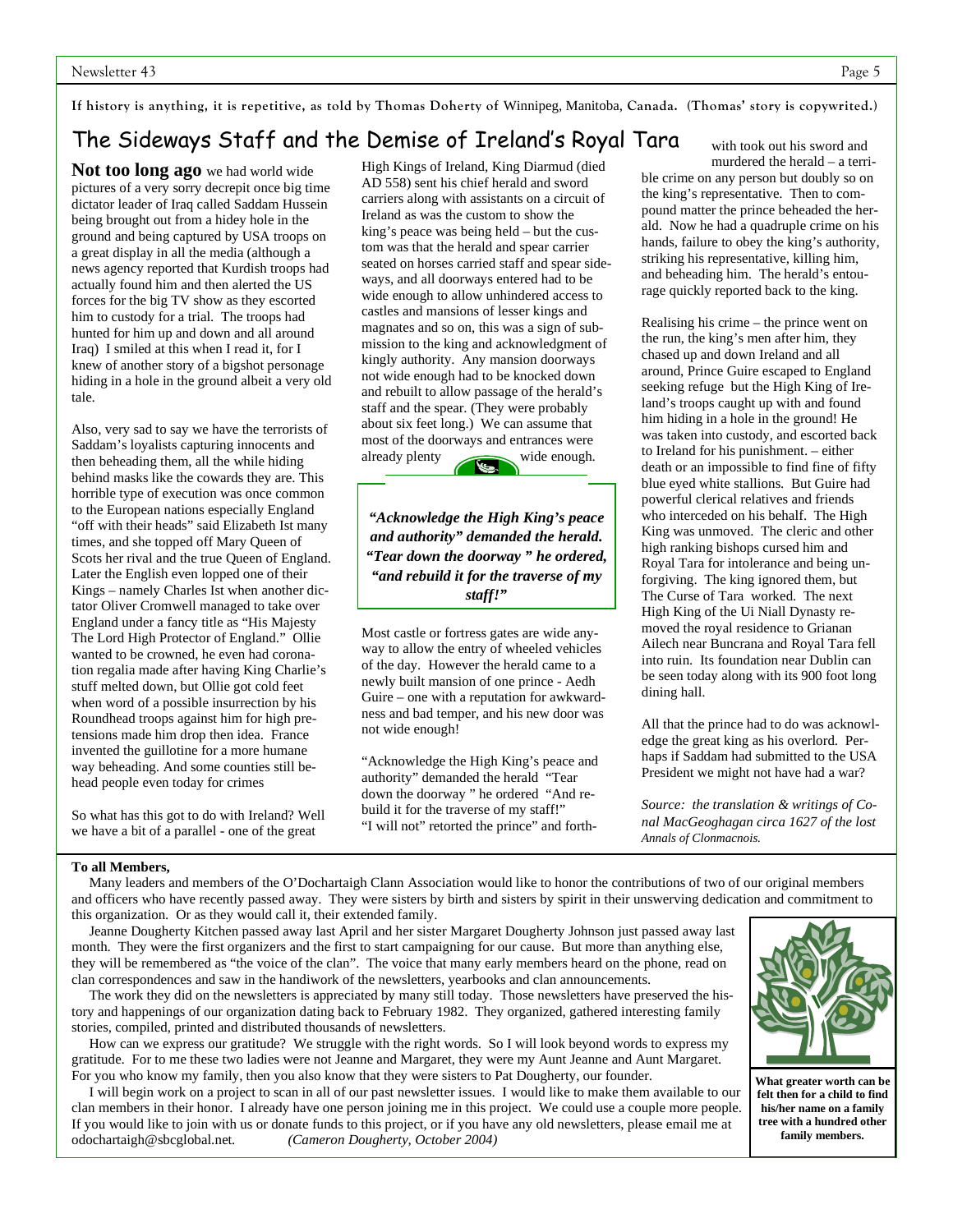# **A Child's Stroll with Her Father by Carol Dougherty Stecher**

*Morrison Brother's shrill whistle blew, As St Mary's final bell rang. She ran the blocks to a mid-way point, Where she knew their paths would meet.* 

*His black metal lunch box transferred, As they walked in silence. Only the rhythmic clanking lunch box, Celebrated the ending of his work day.* 

> *His long strides Pulled him swiftly home, Never permitting a detour.*

*A sealed treasure chest Rested atop his neck, Its contents safe from viewers, Mysterious fragmented jewels; Given to no one.* 

*The sun could not tickle, No smile could he spare, Private thoughts, Memories unshared, Carefully hidden.* 

*She dropped her foot, Into his print, Then leapt to reach the other, Falling short… She jumped again…* 

#### **He was fifty-four and I was fourteen**

when he shoveled snow for the last time. His weak heart could not take the strain, and he joined all the Doughertys who passed before him on the cold winter day of December 1, 1955. With him he took the treasure I now seek, my family's history.

James W. Dougherty was a private, somber, and sober man. His duty was the support of a family of eight children on the wage of a laborer.

Father did not share stories of his childhood, nor tales of his heritage. No thought was given to the existence of an extended family. He was happy to be a part of my mother's family.

Without his input, I gathered a few "Facts" about his family history. I later discovered these "Facts" were wrong. Perhaps my thoughts were those of a romantic, as I believed my grandmother had died while giving birth and that my grandfather had died when I was a toddler. Somehow I had the belief that my great grandmother was from a wealthy English family. That she was disowned when she married an Irish man. Even more romantic was the story that she had lost all of her valuables in the journey to the USA.

I retired recently and now have the time to begin a bit of research. This quest is a result of an inquiry by one of my grandchildren for information needed to complete a school project. To say I was embarrassed by my lack of knowledge is putting it mildly. I visited with a sister eleven years my senior. Unfortunately, she was very ill, and seemed to have little information to offer. She believed that my grandparents were divorced. My next step was to contact the Catholic churches in Dubuque, Iowa and the County Courthouse for baptismal records, birth certificates, and marriage records.

The misinformation began with the receipt of the information from the churches. My father's baptismal record showed an incorrect date of birth and the name was spelled Doherty. My parent's marriage certificate showed the bridesmaid as the bride. Since the bride was shown in error, the church forwarded my Aunt's birth certificate to me in place of my mother's. Hopefully I have corrected these errors by providing the information received from the Dubuque County recorder's office.

Another of my beliefs was proven to be wrong when I received my grandfather's death record. It was shown that his death was in the same year as my father's. James F. Dougherty was born in Dubuque, Iowa on 9- 14-1870, to James Dougherty and Anna Connor. He died in Dubuque, Iowa on 8-18- 1955, at the age of eighty-four. I was shocked to know that he had been alive in the early years of my life.

My grandparent's marriage was recorded as 2-18-1901. James F. Dougherty and Mary Agnes Mc Caffery (DOB 1879) were the parents to three children: my father, James W. Dougherty, 9-10-1901, John Joseph (Roy) Dougherty 7-2-1903, and Mary Ann Dougherty, date of birth unknown. Joseph and Mary Ann were never married, to the best of my knowledge, and died sometime after 1955 in Waterloo, Iowa.

The struggle for information is frustrating. I worry about the accuracy of the information gathered due to the erroneous information received from the church records. How can one verify the information on generations beyond those of my parents, when their records contained so many errors? This problem has been faced by others in their search for roots. It is a problem that I am determined to deal with in my continued search for family. How did my ancestors arrive in the USA?

When did they make that journey? Did they come from Donegal? Who were they?

These are the questions I probe; these are the questions that require assistance from anyone who can make a connection with my family links. It is only by helping one another that we can all achieve our goals. Perhaps reaching out with scraps of information can result in mutual rewards.

#### **Family Genealogy:**

James Dougherty & Anna Connor were the parents of James F Dougherty. He was born 9-14-1870 in Dubuque, Iowa and died there on 8-17-1955. He married Mary Agnes Mc Caffery on 2-18-1901 in Dubuque, Iowa. (She was born in 1879)

Three children resulted from that marriage:

James W. Dougherty, born 9-10-1901 John Joseph (Roy) Dougherty, born 7-2- 1903, moved to Waterloo , Iowa Mary Ann Dougherty, date of birth unknown, Moved to Waterloo , Iowa

James W. Dougherty died in Dubuque, Iowa 12-1-1955. Married to Marie Frick 5-7- 1929. Parents to eight children.

*(To contact Carol, and other possible relatives, go to "Dougherty" section under Family Research Sharing within our clan's forum at www.odochartaigh.org.)*

### *A Genealogist's Prayer*

*Lord, help me dig into the past And sift the sands of time, That I might find the roots that made This family tree of mine.* 

*Lord, help me trace the ancient roads On which my fathers trod, And led them through so many lands To find our present sod.* 

*Lord, help me find an ancient book Or dusty manuscript, That's safely hidden now away In some forgotten crypt.* 

*Lord, let it bridge the gap that haunts My soul when I can't find, The missing link between some name That ends the same as mine.* 

*Author Anonymous*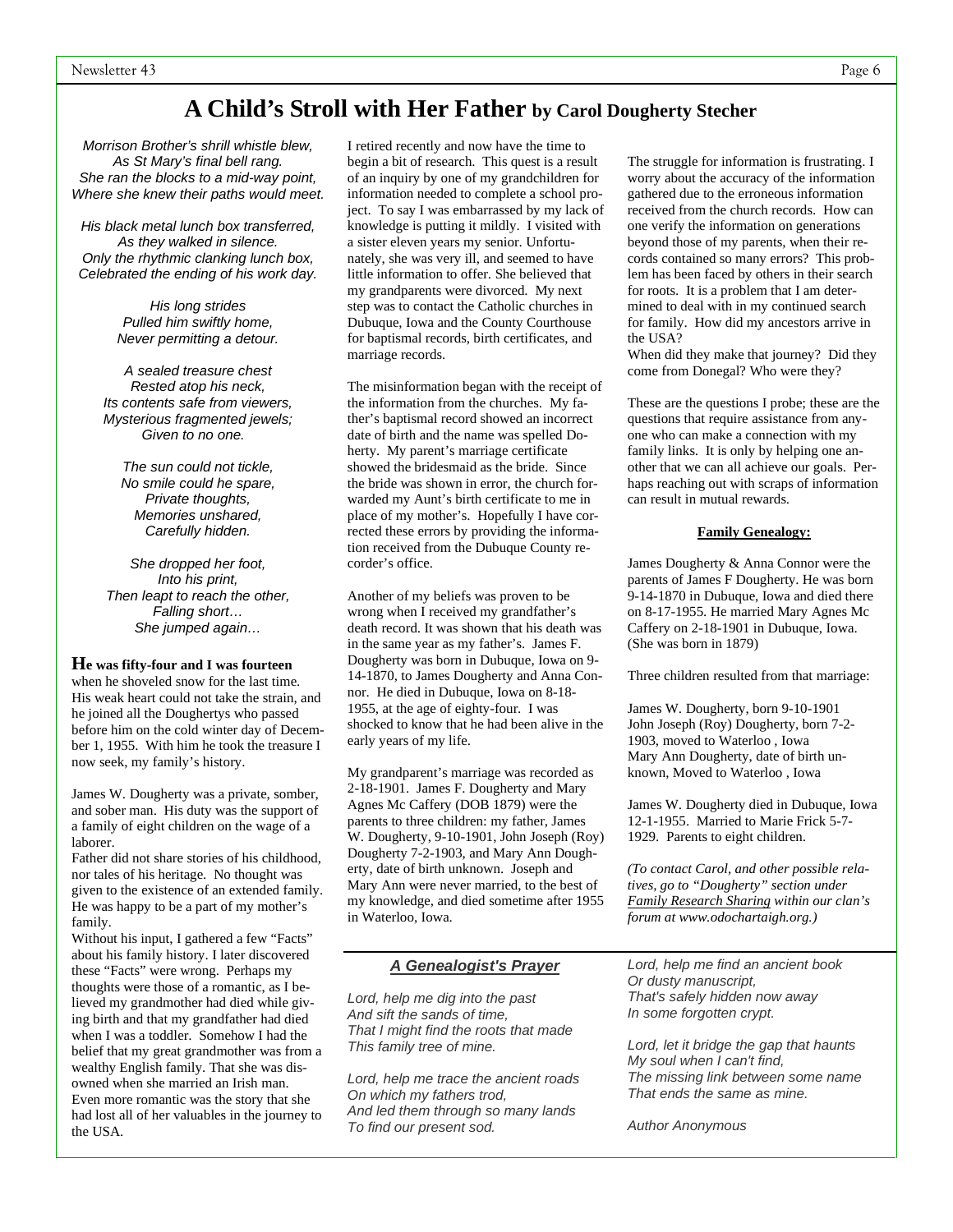# Inishowen Family Research

Shorefront, Buncrana, Donegal, Ireland

Tele. 074-93633998

**New E-Mail Address: odochartaigh@iol.ie** 

**Recent Finding at the Research Centre**

Thanks to Michael Noone's continuing search for records in the pre-1800's at our Clann Centre, we are able to pinpoint surnames with Townlands and to a particular Landowner. **Any help will be appreciated. Retirees, spend time in your homeland.**

# **Census of 1659 - Donegal (Principal Irish Names)**

|                                                                               |                   | Enishowen (Inishowen) Barony: Eng. & Scots 453; Irish 2678, total 3131 |                   |                   |                  | Clare              | 97   |
|-------------------------------------------------------------------------------|-------------------|------------------------------------------------------------------------|-------------------|-------------------|------------------|--------------------|------|
| $O$ Barr $(7)$                                                                | O Brillaghan (23) | O Boyle (8)                                                            | $O$ Cally $(22)$  | McCallin (15)     | O Callane (12)   | Cork               | 37   |
| O Cullane (27)                                                                | O Conagill (9)    | O Carran (16)                                                          | O Currin (3,19)   | O Carny (10)      | McCollgan (30)   | <b>Cork City</b>   | 3    |
| McConway (6)                                                                  | O Callaghan (8)   | O Doghertye (203)                                                      | $O$ Doy $(6)$     | O Deuer (8)       | McDevet (27)     |                    |      |
| O Donell (20)                                                                 | O Dermond (35)    | O Deveny (9)                                                           | O Farran (14)     | McGlaghlin (76)   | O Granny (6)     | Derry              | 319  |
| McGillneske (8)                                                               | O Gollogher (12)  | O Herrall (8)                                                          | O Hegerty (23)    | O Harkan (21)     | O Knawsie (9)    | Donegal            | 1430 |
| O Kelly (11)                                                                  | McKay (6)         | O Lunshaghan(22)                                                       | McLaughlin (63)   | $O$ Luog $(9)$    | O Mrisane (7)    | Down               | 63   |
| O Moran (6)                                                                   | O Mulloy (7)      | McMurray (8)                                                           | O Muncy (8)       | Porter (11)       | O Quigley (25)   | <b>Dublin</b>      | 8    |
| O Rodan (13)                                                                  | O Sheale (8)      | O Towlan (14)                                                          | McVagh (6).       |                   |                  | <b>Dublin City</b> | 11   |
| <b>Doherty Landowners</b>                                                     |                   | <u>Title</u>                                                           | <b>Townland</b>   | <u>Parish</u>     | Fermanagh        | 44                 |      |
| Hugh Boy O Dougherty & Shane O Dougherty, his son                             |                   | Gentlemen                                                              | Crehue qr         | Movill            |                  |                    |      |
| Rory O Doughertye                                                             |                   | Gentlemen                                                              | Ledereg qr.       | Desertegine       | Galway           | 43                 |      |
| Phelomy O Dougherty                                                           |                   | Gentlemen                                                              | Gortiaragan qr.   | Desertegine       | Kerry            | 51                 |      |
| Owen McDevet                                                                  |                   | Gentlemen                                                              | Bellichan qr      | Culdaffe          | Kildare          | 12                 |      |
| Donell McAllin                                                                |                   | Gentlemen                                                              | Carrowmore        | Culdaffe          | Kilkenny         | 40                 |      |
| Cahair O Dougherty                                                            |                   | Gentlemen                                                              | Ardmalin qr.      | Clonca            | Laois            | 11                 |      |
| Thomas O Dougherty                                                            |                   | Gentlemen                                                              | Brigh qr.         | Clonca            | Leitrim          |                    |      |
| Rory O Dogherty                                                               |                   | Gentlemen                                                              | Conhurt qr.       | Clonca            |                  | 82                 |      |
| Gerauld O Doghertye & Cahair O Doghertye                                      |                   | Gentlemen                                                              | Carrowmore gr.    | Donagh            | Limerick         | 52                 |      |
| McArthur Lening & Donnell O Dougherty                                         |                   | Gentlemen                                                              | Lenan qr.         | Clonmany          | Limerick         | 3                  |      |
| Conn O Dogherty                                                               |                   | Gentlemen                                                              | Rosmach qr.       | Clonmany          | Longford         | 20                 |      |
| Barrony of Boylagh & Banagh: Eng & Scots 285, Irish 1556, Total 1841<br>Louth |                   |                                                                        |                   |                   |                  |                    | 21   |
| McAtire (6)                                                                   | McAnulty (8)      | McAward (11)                                                           | O Brislane (8)    | $O$ Boyle $(41)$  | O Birne (9)      | Mayo               | 136  |
| O Cannan (8)<br>O Conaghan & O Conighan (11)                                  |                   | O Carney (10)                                                          | McCollin (13)     | O Casady (9)      |                  |                    |      |
| O Connally (6)                                                                | O Cuningham (5)   | Cuningham (4)(9)                                                       | O Donell (20)     | O Dooghertye (14) | McDeve (6)       | Meath              | 11   |
| McGillaspick (8)                                                              | O Gallogher (51)  | McGlaghlin (14)                                                        | O Kenady (6)      | McKillker (7)     | O Kelly (9)      | Monaghan           | 14   |
| McKee (8)                                                                     | O Kenny (6)       | O Mullghill (6)                                                        | O Mullmoghery (6) | O Murrey (11)     |                  | Offaly             | 15   |
| McNelus & McNellus (9)<br>Scott (10)                                          |                   | O Shearing (11)                                                        | McSwyne (7)       |                   | Roscommon        | 57                 |      |
| <b>Rapho Barrony</b><br>Browne (9)                                            | O Boyle (7)       | McCormick (7)                                                          | Cunyngham (27)    | McCallin (7)      | McClintock (8)   | Sligo              | 38   |
| McCarter (7)                                                                  | McConnell (11)    | O Doughertye (16)                                                      | O Donnell (10)    | McDevet (8)       | O Gollogher (19) | <b>Tipperary</b>   | 103  |
| O Kervallan (10)                                                              | McKinlay (6)      | O Kenady (3)                                                           | O Kelly (12)      | McKee (10)        | O Karran (7)     | Tyrone             | 107  |
| O Kenny (6)                                                                   | O Lowry (7)       | Porter (8)                                                             | O Pattan (7)      | Smith (18)        | White (7)        |                    |      |
| Kill McCrenan Barrony: Eng & Scots, Irish 1551, Total 2156                    |                   |                                                                        |                   |                   |                  | Waterford          | 9    |
| McAward (6)                                                                   | O Boyle (15)      | O Brillaghan (8)                                                       | O Canan (9)       | O Cullan (6)      | O Cullin (14)    | Westmeath          | 11   |
| O Colhoune (7)                                                                | O Donnell (27)    | O Diver (7)                                                            | O Divet (10)      | $O$ Dowy $(6)$    | O Dogherty (34)  | Wexford            | 20   |
| $O$ Fary $(8)$                                                                | $O$ Ferry $(5)$   | O Friell (7)                                                           | O Ferill (9)      | McFaden (7)       | O Gollogher (52) | <b>Wicklow</b>     | 4    |
| McGinnelly (21)                                                               | McGee(11)         | O Harkan (5)                                                           | McIlbreedy (13)   | McIlchole (11)    | McIlbreed (5)    |                    |      |
| McKerran (7)                                                                  | O Mulvog (5)      | McPadin (13)                                                           | McSwyne (39)      | O Sheall (6)      | Wiltagh (6)      |                    |      |

The table below shows the number of Doherty households in each county in the Primary Valuation property survey of 1848-64.

**Antrim** 74 **Armagh** 18 **Belfast** 40 **Carlow** 9 **Cavan** 20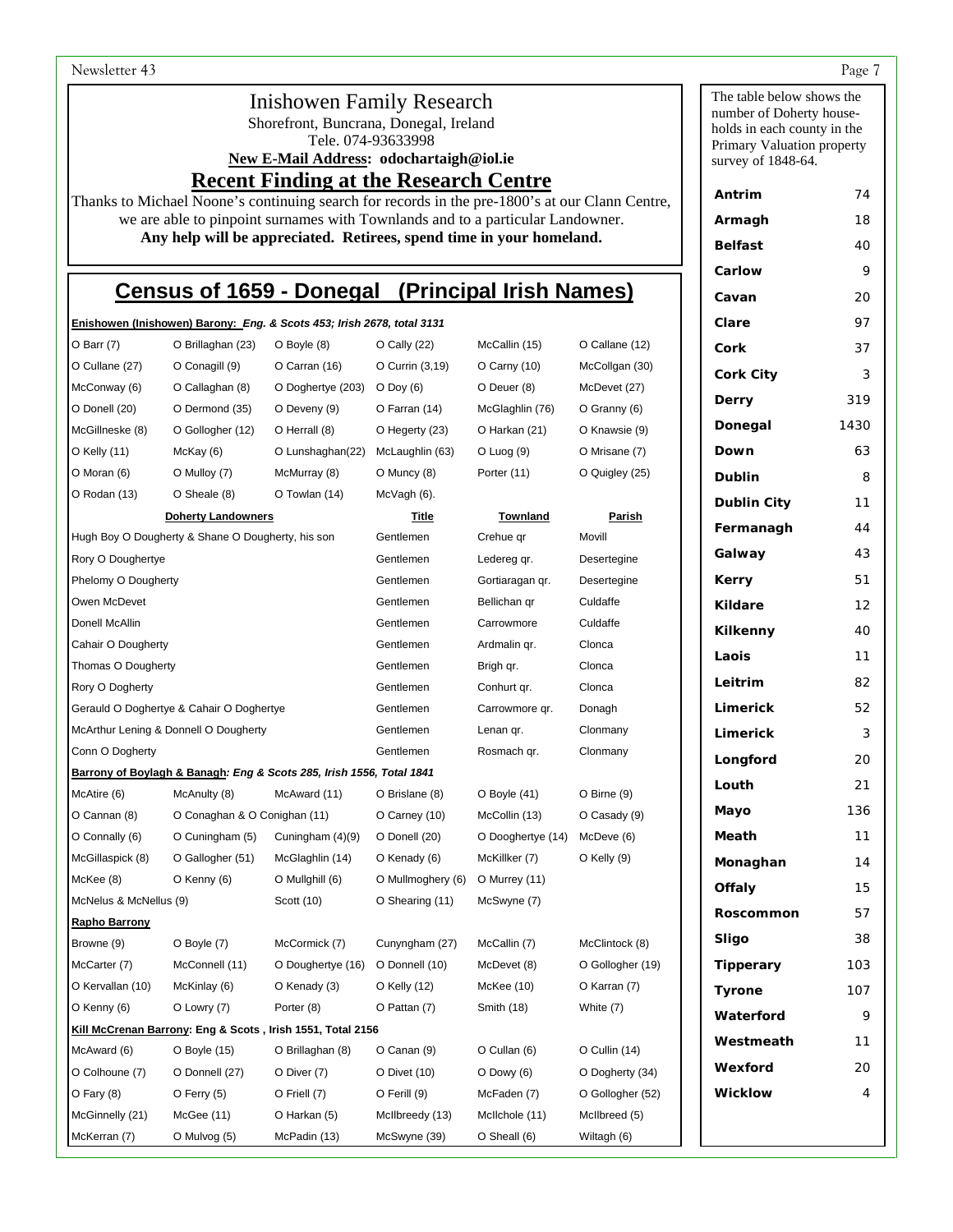#### Newsletter 43 Page 8

**Michael Dougherty** (Texas) began collecting old coins, but became interested in collecting dollar bills known as bank notes or "nationals" by the avid collectors since they were first issued by National Banks. He soon learned that there were nationals issued by the First National Bank of Dougherty, Iowa. That became his resolute quest.

Michael was getting the word out to other collectors and many were joining in the search. After he began the search in 1991 it slowly progressed from there until now. In each coin show Michael attended, he compared notes with other searchers. In 1995, he was told by an expert that there might not be any

Dougherty notes left. But in 1996, this same expert heard that there might be one still known and then in 1997, Michael heard that a fellow collector had obtained one. Michael was sent a photocopy of the note. Each year rumors ran thick, but began to sound less like rumors and more like fact.

Let's jump to Memphis in 2001. Michael was at dinner with "the Iowa boys" as he calls his Iowa collectors, as well as with a Pennsylvania collector. He was told by one of the Iowa collectors that he was going all out to pursue a Dougherty note. Sure enough when they meet together the next

*Amber Dougherty (daughter of David and Renee Dougherty, Flint, MI), at 11 weeks old, was the youngest attending member of our very first International Clan Reunion (Michigan, 1981). She is a 2004 graduate of Michigan State University, This past summer she was working a summer internship at Turpentine Creek Wildlife Refuge in Eureka Springs, Arkansas, caring for distressed 'big' cats restored back to health by the shelter.*

#### Cameron!

I was just thinking about how I should send you a letter soon. I knew how much work I was getting into when I came here, but I underestimated just how exhausted I'd be when I got home at night.

http://www.petfish.net/gallery2/albums/TC/ amberandlion.jpg

Here's a picture of me with Boss, a male African Lion. Boss is one of 4 lions that were released into a natural habitat on the

# **FAMILY NEWS**



**Michael spent 10 years searching for a bank note from the First National Bank of Dougherty Iowa.** 

 $\mathscr{C}$ 

*"(He) said that if my name had not been Dougherty, he wouldn't even be talking to me."* 

year, "Don handed me a business card with a name, phone number and location of someone who might have a note. I was stunned. Don told me only, 'You might get this one!'" "Just before the  $4<sup>th</sup>$  of July weekend I made a

refuge on April 17th. We have 118 big-cats we care for, plus various other animals, and most have had rough lives of abuse and neglect. We do the best we can for them, cleaning and feeding them everyday, but 2/3 of our cats are still in cages. We're constantly working to release more and more into habitats, as quickly as we can build them, but it's a slow process because we use donated materials and our own labor, for the most part.

Eventually we plan to have all the cats released into habitats, though that will be years in the future. Boss is a pretty old lion, and he's been in cages all his life. Until now he'd never been able to step foot on grass.

The same is true of the other 3 lions. So it was really an amazing thing to see them go out into a 1/4 acre habitat full of grass and trees. Boss walked over to a tree stump and sharpened his claws on it! It was a true testament to wild instinct to see a cat who's never

call to Hampton, Iowa. One the other end of the phone was Mr. H. J. Gallagher, retired executive vice president of the Dougherty bank and whose parents were born in Dougherty. As the phone call progressed Mr. Gallagher told me that yes, indeed, he had a Dougherty note and that we could talk again after the 4<sup>th</sup> to discuss it more."

With each letter and phone call to H.J. Gallagher, Michael got closer and closer to his dream. "When we got close on the value, I offered to go to Iowa to take his wife and him out to dinner and try to agree on a price for the note." He agreed.

"During dinner H.J. Gallagher said that if my name had not been

Dougherty, he wouldn't even be talking to me." After returning to the Gallaghers' home, a price was finally agreed upon and paid. The note was finally Michael's.

"I was like a kid in a candy store! Fortunately, I had brought with me my book titled 'National Bank Notes' written and autographed by Don C. Kelly."

Under Mr. Kelly's autograph now also appears Mr. Gallagher's autograph, with a handwritten note claiming that he had transferred ownership of the Dougherty note to Michael Dougherty.

been on grass before instantly know what to do with a tree stump! This picture was taken about 30 minutes after the initial release, so he'd already explored his habitat and was exhausted.

Last weekend I took a lion and a cougar to the vet! Can you even imagine? It was an amazing experience. This whole summer has been amazing so far, even if I am having difficulties with the heat. It's all worth it though, every time I get to play with these magnificent animals. A picture of me playing with Misty, a (declawed) cougar who was given up because her previous owner couldn't wrestle with her anymore:

http://www.petfish.net/gallery2/albums/TC/ ambermisty.jpg

#### Amber Dougherty

Turpentine Creek Wildlife Refuge Eureka Springs, Arkansas Website: http://www.turpentinecreek.org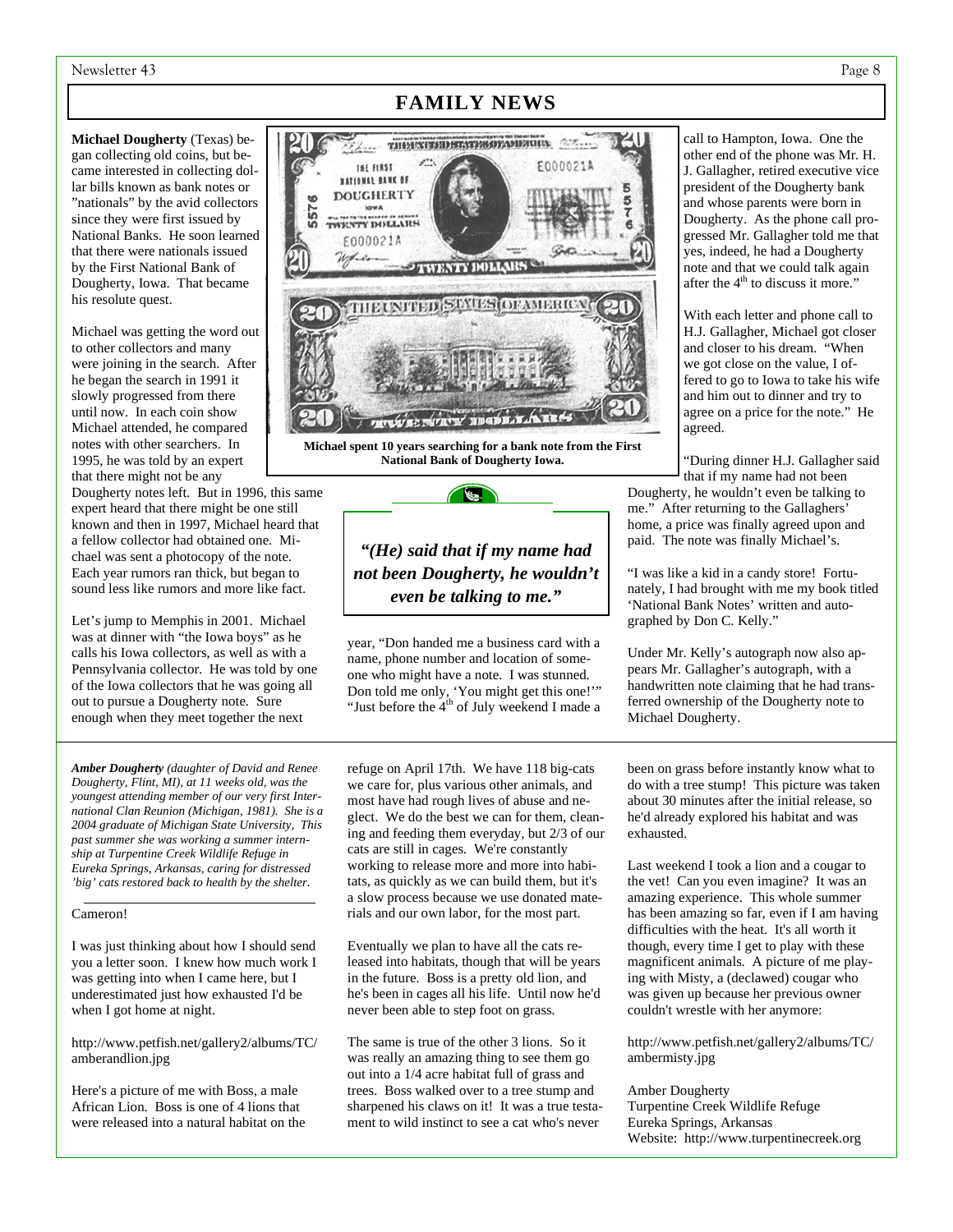# **Book Report by Paul Daugherty**

Anyone who has an interest in the background and history of Ireland and the "Troubles" of the early 1900s (and up to the present) could find no better starting point than Robert Kee's book, "The Laurel and the Ivy" (Hamish Hamilton Ltd. London 1993)

The Irish Independent said of Kee, "If there had been more Englishmen with Kee's perception, part of our tragedy would never have happened".

The work deals with the person, early life and political years of Charles Stewart Parnell, born in 1846 of an American mother and Irish Protestant father in Co. Wicklow.

He spent a number of years visiting his mother and uncle in Paris, a brother in Georgia and traveling about the United States in search of investment possibilities.

Parnell seems to have been an indifferent student, uninterested in politics and apparently was little known outside of his family and friends. Not until he had reached the age of about thirty did he evince any interest in politics, which he seemingly took to with as much passion as he had shown for cricket.

 Kee's work describes the growth of the Fenian movement and, of course, the British reaction to it. William Gladstone, Prime Minister, in the late 1860s had shown sympathy for the Irish problems and had attempted to have laws enacted designed to alleviate the Irish suffering from famine and poverty. Poverty caused, in part, by landlords who seemingly had one purpose and that was to extract every penny from their tenants.

In 1874, Parnell became a member of the Home Rule League, the start of his political life. It was not an auspicious beginning but it was to blossom into something larger than anyone (Parnell included) ever dreamed. Like Daniel O'Connell, fifty years before, Parnell would become a light-

*"...he was the strongest man the House of Commons had seen in a hundred and fifty years."*

ning rod, attracting charges from his fellow Irishmen as well as from his British opponents. However, Parnell fought for the Home Rule of Ireland all through his years in Parliament.

# Marine Lance Cpl. Scott Eugene Dougherty

#### **D.O.D. IDENTIFIES MARINE CASUALTIES**

The Department of Defense announced today the death of two Marines who were supporting Operation Iraqi Freedom.

Lance Cpl. Scott E. Dougherty, 20, of Bradenton Florida and Pfc. Rodricka A. Youmans, 22, of Allendale, S.C.

Both Marines died July 6 as result of enemy action in Al Anbar Province, Iraq. They were assigned to 2nd Light Armored Reconnaissance Battalion, 2nd Marine Division, II Marine Expeditionary Force at Camp Lejeune, N.C.

# **Obituary**

Marine Lance Cpl. Scott Eugene Dougherty of Bradenton, Florida-Marine Lance Cpl. Scott Eugene Dougherty, was born on June 6, 1984, in Bradenton, Fla., and died July 6, 2004 in Iraq.

Scott was a Bayshore High School graduate, belonged to the JROTC, and loved camping, fishing and country/western music.

Scott is survived by his father, Keith Dougherty, mother Debra Lois Dougherty, sister Nicole Dougherty, paternal grandparents Cy and Janet Dougherty, all from Bradenton, and maternal grandmother, Donna Sarasota, maternal grandfather Eugene Remaley, and many other close family members who will miss him dearly.

The family received friends on Friday, July 16, 2004 in Bradenton, and at a Requiem Mass at Our Lady Queen of Martyrs Catholic Church on Saturday, July 17, 2004 in Sarasota, Fla.

Keith Dougherty said that his son, Scott, was a proud Marine. He was on his second tour of duty in Iraq, and had been assigned to maintain security for U.S. convoys and to "take out" insurgents who attacked the convoys. It was also Scott's job to clear land mines.

 He became a man whom Gladstone called, "The most remarkable man I have ever met" and Liberal statesman, Haldane, said of him "He was the strongest man the House of Commons had seen in a hundred and fifty years".

Today his work and his name are almost unknown outside of Ireland. He died at age 45 after a scandal involving Katherine O'Shea who had divorced her husband to live with him. She bore him several children. In an age when divorce was the most heinous of all sins Parnell was deserted by most of his followers, his career destroyed and his health was unfortunately gone.

Today the names of Michael Davitt, Eamon DeValera, Michael Collins and many others are almost as well known as are the founders of the United States, while Parnell seems to have disappeared. Yet, in his time, his work was such that DeValera, Collins and the others of the Easter Rising, built on it. Each of them drew inspiration from the words and efforts of Charles Stewart Parnell.

Kee's book is 615 pages of the history of Ireland's wealth of trouble and how Parnell and others attempted to alleviate it. Do yourself a great favor and get this book if for no other reason than to remind yourself of the sort of people we Irish were - and are.

# **Social Mixer for 2005 Reunion**

Hosted by *Kathleen S. Gannon (Delaware & Pennsylvania Doughertys), and Mary Doherty McLaughlin (Malin Head, Co. Donegal, Ireland). We are of the "Paddy Mor" family.* 

| DATE:         | <b>JULY 5, 2005</b>   |
|---------------|-----------------------|
| TIME:         | 7 to 9 pm             |
| <b>PLACE:</b> | <b>SEAVIEW TAVERN</b> |

This social will feature several of the elders in the Malin Head area, who will be discussing family genealogy from the area..

We are asking everyone planning to attend to bring old photographs and family group sheets.

If you have an interest in attending this kind of side event, please email me at gannonks@aol.com (put on your subject line—"social mixer 2005").

 At this time we are not planning on charging but donations will be appreciated.

See you all on July 5, 2005, Kathleen Gannon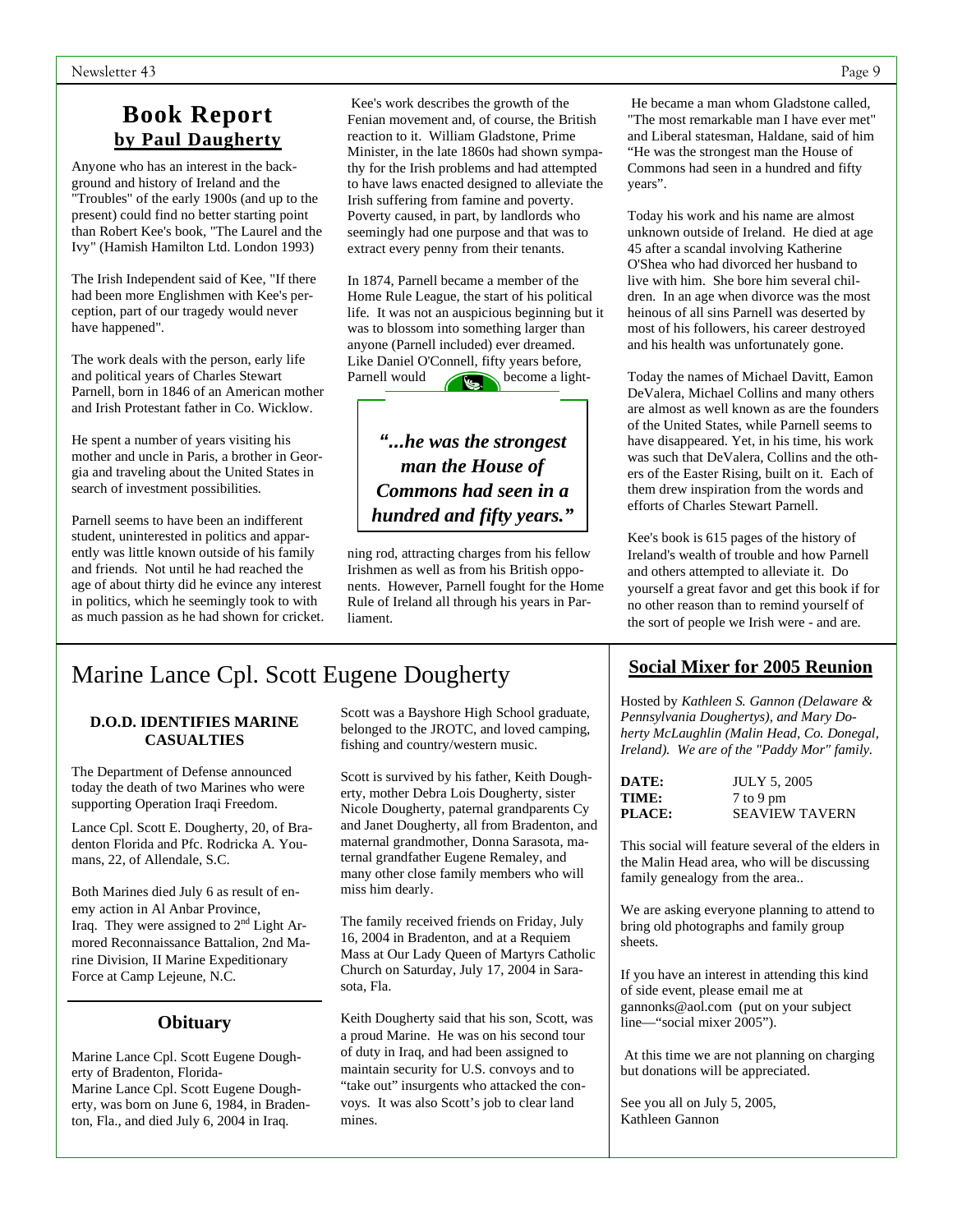# Lessons In Leitrim by Jim Dougherty

In doing genealogical research, I have found that so much of success is a result of perseverance, timing and luck. While this is not an O'Dochartaigh Clann story per se, I hope it can help to inspire and guide those in our clann who are still searching for our roots.

For many years, my wife had been asking her family for information on her "Tighe" roots. Even though she remembered her grandfather telling stories about how he had returned to Ireland and slept in the same bed as his grandfather, everyone said they did not know where the family was from. Unfortunately her grandfather died before she had enough interest in genealogy to ask him what he knew. *Lesson number one:* ask the oldest family members what they know. Often, knowledge dies with people.

Finally this past February, my wife's uncle called out of the blue and told my wife to call a certain cousin, as she knew where the family was from. My wife quickly called that cousin and had a long, information filled conversation. Not only did her cousin know where the family was from, but she had visited the farm years ago and had kept the address, an area in Keshcarrigan, County Leitrim called Corderry Peyton.

When my wife gave the cousin our address in Connecticut, the cousin said it was a coincidence that my wife's Sweeney side of the family had lived in Connecticut for a couple of generations before moving to New York. My wife had always assumed that they had gone right to New York from Ireland. She had also assumed they were from Donegal as that was a Sweeney stronghold. I did a little online research and was able to locate the

Sweeneys and from census data determined that they had come from Cork at the opposite end of Ireland. *Lesson number two*: don't assume a family came from a particular area just because the name is associated with that area. But I digress, let's get back to the Tighes.

With the information from the cousin, I ordered both the mid 1800's and the current Ordnance Survey maps for the area. I also did some online research and from different sources, found Tighes in the area from the 1600s right up to present. I also found that there was a Leitrim Genealogy Centre not far from Keshcarrigan that did genealogical research. I contacted them and for a small fee they did preliminary research to deter-

mine what information was available on the family. They quickly replied that there was sufficient information available to do a full genealogical report. *Lesson number three:* let the professionals do the work when possible. They can do in days what it might take you months or years to do (if at all). Leaving the Centre to its work, we planned our next step. It seemed the only other thing we could do was to go to Leitrim and explore on our own. My wife had a vacation coming up in early April, so we booked our trip.

The Genealogy Centre said it would be tight, but that they would have the full report ready to be picked up at the Centre upon our arrival in Ireland. First stop was the Centre where they had a very complete and detailed report, bound in a hard cover book, ready for us. Armed with the report and our new and old maps, we set off for Keshcarrigan.

Heading out of Keshcarrigan, we noticed that the map showed we had to make a turn at what appeared to be a major crossroad up ahead. Having driven for longer than I thought we should and seeing signs

for the next town beyond where I knew we had to go, we pulled over in the car park of a small general store / post office. Rather than blindly look any further we decided to ask within for directions to the crossroad and the farm. As soon as I mentioned the family name, I could tell that the shop owner knew something although she didn't say so. The Irish tend to hold back until they know who you are and what you are after. Once we had explained every-

thing to the shop owner, she told us that Mrs. Tighe, the widow of the last Tighe to live on the farm, was her own aunt but that she didn't live on the farm any longer as she had sold it after her husband died.

As luck would have it, she gave us exact directions to the farm and even offered to ring up Mrs. Tighe, as she would love the company. Would you believe that the "major crossroad" on the map turned out to be only a turn on a tiny, narrow road!

Mrs. Tighe now lived in the next county, about 25 miles away. She rang her up and arranged for us to visit her later that day and gave us very detailed directions to her home. *Lesson number four:* ask the locals, they often will be related in some way to the people you seek and their knowledge runs deep and long. *Lesson number five:*  give the locals time to get comfortable with you, they are usually happy to help once they know who you are and what you seek.

We followed her directions to the farm and found it with ease. The main house and surrounding land had been bought by a landscaper who was in the process of restoring the buildings and cleaning up the land. The home looked picture postcard perfect. The national forestry service had purchased the remainder of the farm and was in the process of planting it with pine trees.

The farm was in a beautiful, peaceful location. The owner was happy to show us the property and for us to take pictures. My wife was comforted that even though the farm was not occupied by a Tighe for the first time in hundreds of years, it was being well cared for. *Lesson number six:* treat the land and current owners with respect. It may have been your family's land at one point, but it now belongs to someone else. Think how you would want the descendants of a former owner of your property to act.

We were then off to visit Mrs. Tighe. Again, the directions were perfect and the house exactly as described. As soon as I saw the carved sign by the door, "Coire Doire", the Irish spelling of Corderry, meaning round hill of oak, I was positive we were in the right place. When I introduce myself to Mrs. Tighe she looked a little surprised and told me that her maiden name was "Doherty". Mrs. Tighe invited us in and gave us the tour of her home of which she was very proud. You could tell that at 83 years of age, she was happy to be living in town rather than on the farm that, while beautiful, must have seemed very isolated to her. When I looked across the room, I saw a photograph that gave me a start. It was a picture of a girl that looked very similar to our daughter. The picture was of Mrs. Tighe's granddaughter. It was amazing to see a family resemblance down through so many generations.

We took Mrs. Tighe out to tea and had a long and lovely conversation with her. She was able to provide some details that we did not know about my wife's grandfather and his visit. She also gave us some details on the local church the family would have attended. *Lesson number seven:* take the time to talk to people. Give them time to share what they know. You never know what they might remember and remembering is best done when at ease.

*(continues on next page)* 



The Irish tend to hold back until they know

who you are and what you are after.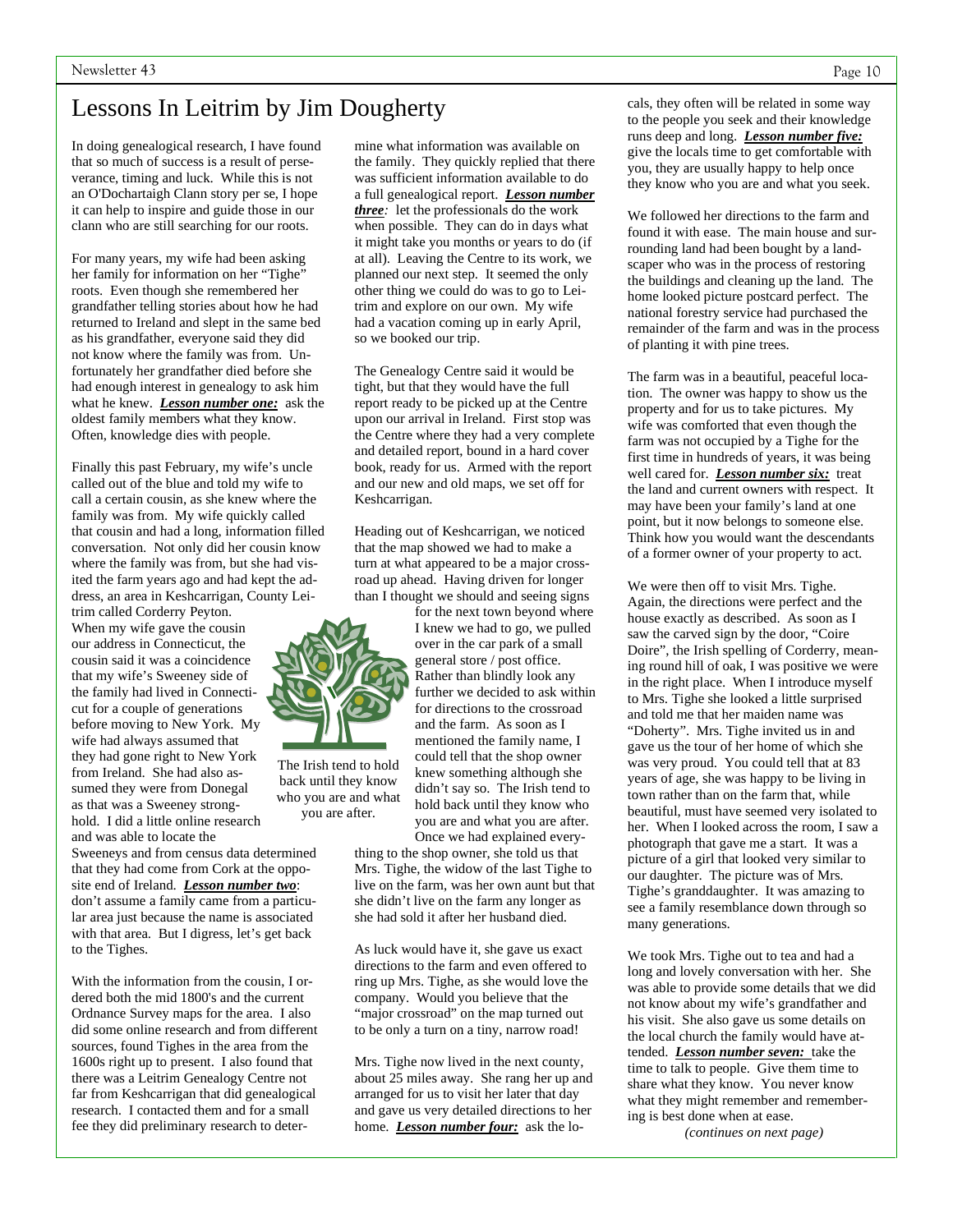#### Newsletter 43 Page 11

#### *(Continued from page 10)*

The next day, we visited the church in Keshcarrigan. Another stroke of good luck was that the history of the parish had been compiled in a book that was available in the church. While the present church has existed for about 150 years, it has in it the Baptismal Font and some other artifacts from the earlier church. It was moving to know that we were touching the Baptismal Font in which many, many generations of Tighes had been Baptized. In exploring the graveyard in back of the church we saw several Tighe graves as well as many Doherty graves.

From the book we got at the church, we knew that there was an older parish cemetery at the site of the earlier church. Knowing the general location of the old church, we set off in search of it. We knew it was off to the north of the main road. While traveling down the main road, we decided to pull off onto a side road to see if the maps would be of any help. The side road was very narrow and while looking for a place to pull over, we saw a sign for "Kiltubrid Old Cemetery", just what we were looking for. Another sign of good luck, or was it something more? We explored the old cemetery until a heavy hail storm made us return to the car. While the graves were ancient and the markings on the stones worn away, we

knew that we were walking on the graves of generations of my wife's family. *Lesson number eight***:** if you get an impulse to turn on a road or to stop and look around, follow the impulse. The results may surprise you.

Several days later we returned home with a wealth of information, pictures and memories of people and places that two months earlier were completely unknown to us. As I reflect back on these events, I can see that the "morale of the story" is **Don't Give Up!** If you keep looking, sooner or later you will discover something. If a family was in the same area for generations, there has to be some trace of their existence. Use both the new and old Ordnance Survey maps. They contain a wealth of detail that will help you find very small features, even individual farms.

Use the internet, I use ancestry.com and find it to be very helpful, but there are other services you can try, too. Look for clann and local or county historical and/or genealogy centers. They often have access to sources you might not otherwise ever find and they can do a lot of local research in a very short period of time. Get to Ireland and get your feet dirty. You need to do some ground work yourself and besides, there is nothing like being there. Talk to local people. Explain who you are and what you are looking

for. Give them time to get comfortable with you and they may turn out to be great sources of information. Follow instincts and impulses.

At times you may be guided in ways you don't expect or understand. Let me leave you with this last impression, no doubt derived from having heard so many genealogy success stories. It seems like ancestors help things happen when they want to be found.

"I will end my story with an urgent plea to all clann members and to anyone else reading this article. Please share what you know. You may have the key to opening the door in someone else's genealogical research brick wall. It is understandable to feel possessive of information we uncover, but we must realize that we do not own that information. We did not invent or create it. All we did was to uncover what was already there. Please send to the clann any and all O'Dochartaigh information you might have. Even if it is one little bit of information that you may think is insignificant, it could be the missing piece of a puzzle. If you have any old books that contain O'Dochartaigh references, make copies of those references and send them in. Please help us compile the full O'Dochartaigh story to share with all members and all generations of the clann."

# **Enrollment Information for Membership (www.odochartaigh.org)**

We encourage every O'Dochartaigh household to participate in the various activities of your family association and to contribute financially. This association is member driven, member directed, member guided and member supported.

for the many members that actively participate in it and support it. One way to support it is by paying annual membership dues. The annual dues are \$35, which are discounted to \$25 for members 65 years or older. Life time dues are \$350.

Enrollment can be conveniently executed on-line with a credit

card by going to our website www.odochartaigh.org. You may also email Cameron Dougherty at odochartaigh@sbcglobal.net or write to Cameron at 4078 Bruce Ct. SW, Grandville, MI 49418 for an enrollment form. The forms can also be downloaded from our website.



# **Clan Officers:**

*Steve Daugherty, President Eva (Doherty) Gremmert, Vice-Pres. Cameron Dougherty, Treasurer* 

It could not exist if it was not

# **Enrollment Information for the 2005 Reunion (www.odochartaigh.org)**

#### **How to Reserve Your Reunion Tickets:**

For event prices, information, dates and times please go to www.odochartaigh.com.

Here you can reserve any number of places for each event that occurs during the Ó Dochartaigh Clann Reunion in 2005 until they are sold out.

To create new reservations, you must first register by following the link to the left of the screen. Once you have registered, you

will be allowed to login to view or change your existing reservations, as well as add new reservations.

**Deposit Required:** We need \$35.00 per person to accompany your registration before it becomes valid. This is a deposit and it will be applied to your total cost of the events you purchase.

**Refund Policy**: Should you be unable to attend the reunion, any amount that you have paid for the reunion events will be 100%

refunded to you if you cancel by April 1, 2005. If you cancel your reservation between April 1, 2005 and June 15, 2005 you will only lose the \$35.00 deposit per person (i.e. places reserved). There will be no refunds after June 15, 2005 since we will be committed to numbers registered for each event after that date.

**Other Notes:** The tickets are transferable (with conditions). Tickets will be available for pick up in Carndonagh, at the reunion office. The tickets for many of the events are limited so register early to reserve your place.